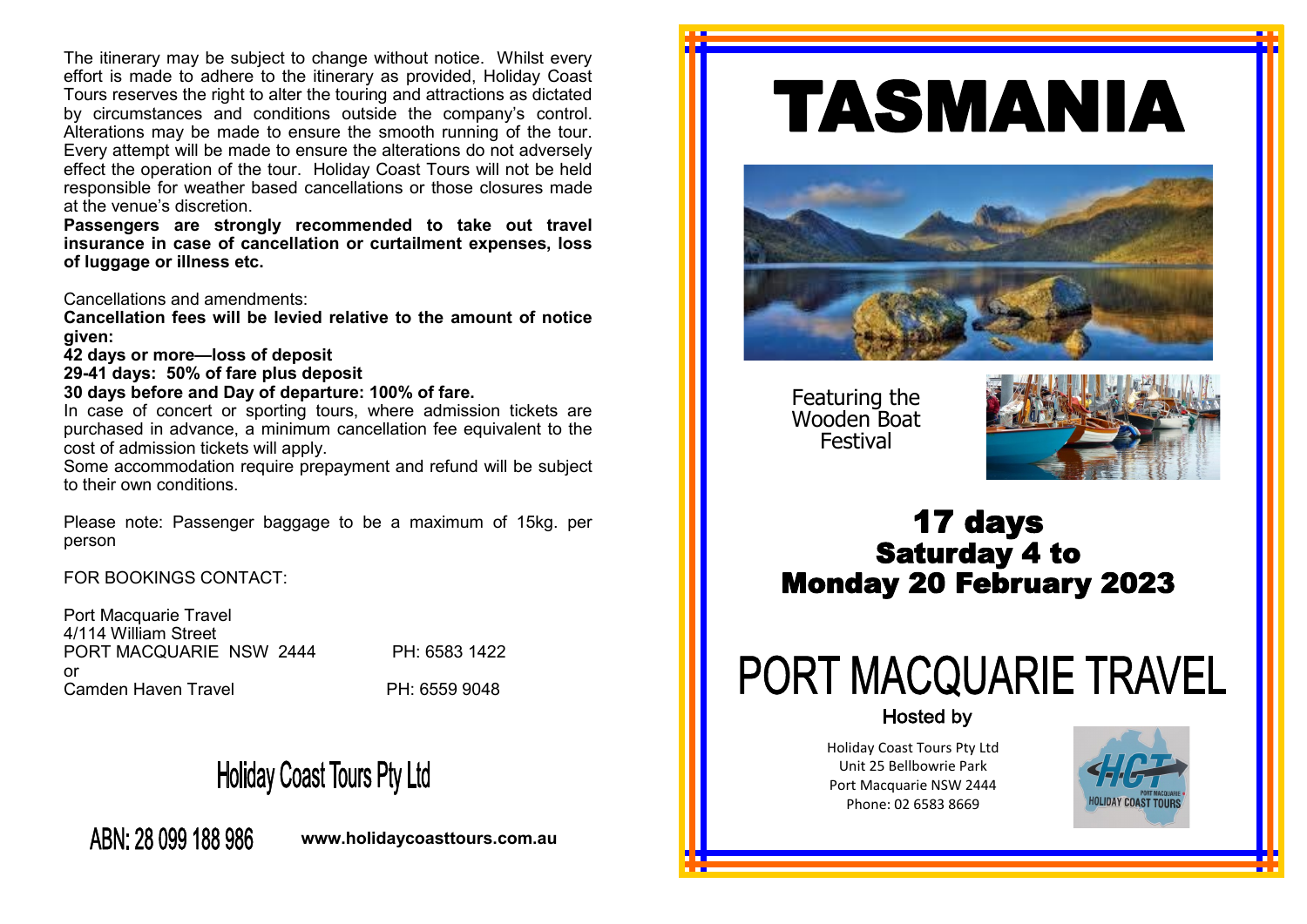## Holiday Coast Tours



17 Day Tasmania Explorer *featuring The Wooden Boat Festival*  Saturday 4—Monday 20 February 2023

Explore Tasmania's spectacular rugged beauty and experience one of the worlds most anticipated maritime events. Journey into pristine wilderness and uncover the compelling convict heritage set deep within the towns

**DAY 1: (D) PORT MAQUARIE TO GOULBURN Saturday 4 Feb 23** Welcome to our summer tour to **Tasmania**. We depart the Port Macquarie Coach Terminal at 8.00am and once we have loaded the coach, we are ready to go with morning tea from the coach at Bulahdelah. Setting into our travel day we enjoy breaks along the way before arriving into Goulburn.

#### **1 night | Mercure Goulburn**

lunch at own arrangement and cost | dinner at hotel

#### **DAY 2: (B) MELBOURNE – OVERNIGHT SPIRIT OF TASMANIA Sun, 5 Feb 23**

On the road again, we have morning tea off the coach in Gundagai before we cross into Victoria and stop for a lunch break in Wodonga.

- Entry to Emu Valley Rhododendron Gardens, Burnie
- Entry and train ride at Don River Railway Museum, **Devonport**
- Entry and talk at the Australian Axeman's Hall of Fame, Devonport
- Visit to the House of Anvers Chocolate Factory, **Devonport**
- Breakfast in Geelong following disembarkation from the Spirit of Tasmania
- Lunch at Ourimbah RSL

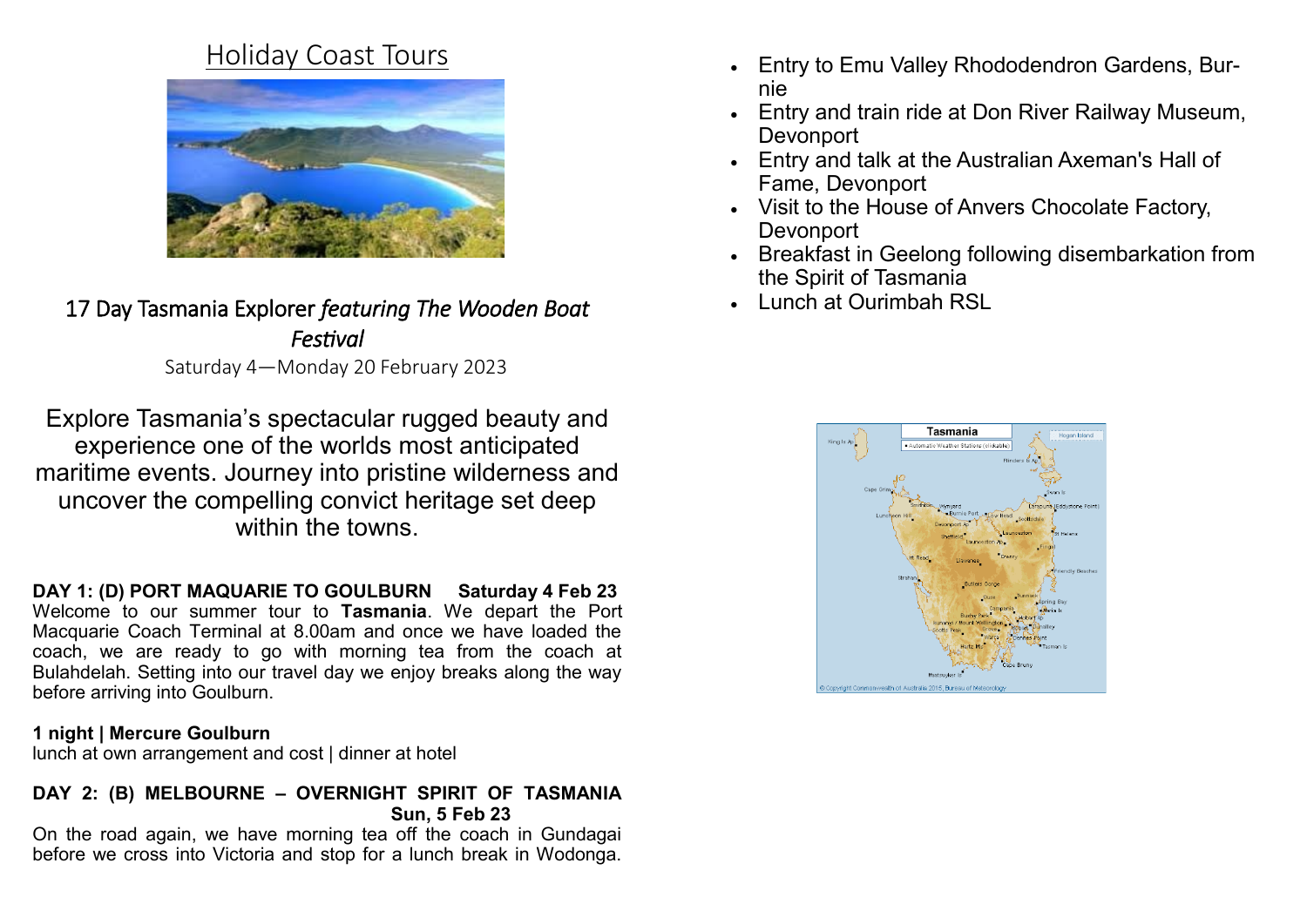#### TOUR INCLUSIONS:

- Air conditioned coach travel
- 16 night's motel accommodation
- 16 cooked motel breakfasts
- 13 motel dinners
- 9 included lunches see below
- Coach return on the Spirit of Tasmania
- Breakfast at the Argosy Motor Inn, Devonport
- Entry to Yarns: Artwork in Silk, Deloraine
- Entry to Pearn's Steam World, Westbury
- Discovery Cruise with Tamar River Cruises, Launceston
- Lunch and tour at James Boags Brewery, Launceston
- Guided tour and tastings at Bridestowe Estate Lavender Farm, Launcceston
- Lunch at the Pub in the Paddock, Pyengana
- Entry to the Tasmanian Wool Centre, Ross
- Entry to the Australasian Golf Museum, Oatlands
- Guided tour of Hobart
- Entry to Mawson's Huts Replica Museum, Hobart
- Tour and lunch at the Port Arthur Historic Site
- Morning tea at Salmon Ponds, New Norfolk
- Entry to Wall in the Wilderness, Derwent Bridge
- Lunch at the Wilderness Hotel, Derwent Bridge
- Lunch cruise with World Heritage Cruises, Strahan
- Strahan to Dubbil Barril train ride including lunch with West Coast Wilderness Railway, Strahan
- 2 Hour Cradle Mountain National Park Explorer Tour with McDermotts Coaches
- Tour at Devils @ Cradle, Cradle Mountain
- Light lunch at Cradle Mountain Hotel
- Guided tour of Highfield Historic Site, Stanley
- Light Lunch at the Stanley Seaview Inn

Arriving into Port Melbourne we prepare for our voyage across the Bass Strait aboard the **Spirit of Tasmania**. Settling into our porthole cabins, we have a number of options to purchase dinner before enjoying a good night's rest.

#### **1 night | Spirit of Tasmania**

Breakfast at hotel | lunch at own arrangements | dinner not included

#### **DAY 3: (BD) DEVONPORT TO LAUNCESTON Mon, 6 Feb 23**

Welcome to Tasmania! Capturing the excellent views over the Mersey River and the "Spirit of Tasmania" vessel, we then settle our stomachs at **Argosy Motor Inn** with breakfast. Feeling content, we head to **Sheffield**, a delightful village near Lake Barrington. We'll have time to explore the many murals depicting the area's early history before continuing on to pretty town of **Deloraine**. Here you'll have time to purchase lunch and witness a light and sound show presentation at **Yarns: Artwork in Silk.** In **Westbury,** we visit **Pearn's Steam World** and discover the vast collection of historic agricultural machinery. From here we then head to **Launceston**, where settle in before dinner.

**2 nights | Best Western Plus Launceston** (subject to availability) Breakfast at Argosy Motor Inn | lunch at own arrangement and cost | dinner at hotel

#### **DAY 4: (BLD) LAUNCESTON – TAMAR RIVER CRUISES & CATARACT GORGE RESERVE**

Joining **Tamar River Cruises**, we explore the magical river and Cataract George onboard the **Tamar Odyssey**. Be captivated by the captains interesting commentary as we cruise by Tamar Island, wildlife, historical properties and of course the spectacular Cataract Gorge. With morning tea on board, it's a fantastic way to uncover the regions natural beauty. Back on dry land we head to the **James Boags Brewery** to enjoy a shared platter lunch before **touring** the brewery and of course **tasting** their crisp beverages. We then spend the afternoon at leisure in **Cataract Gorge Reserve**, a rare natural phenomenon in central Launceston. The unique George, surrounded by cliffs, bushland and beautiful gardens can be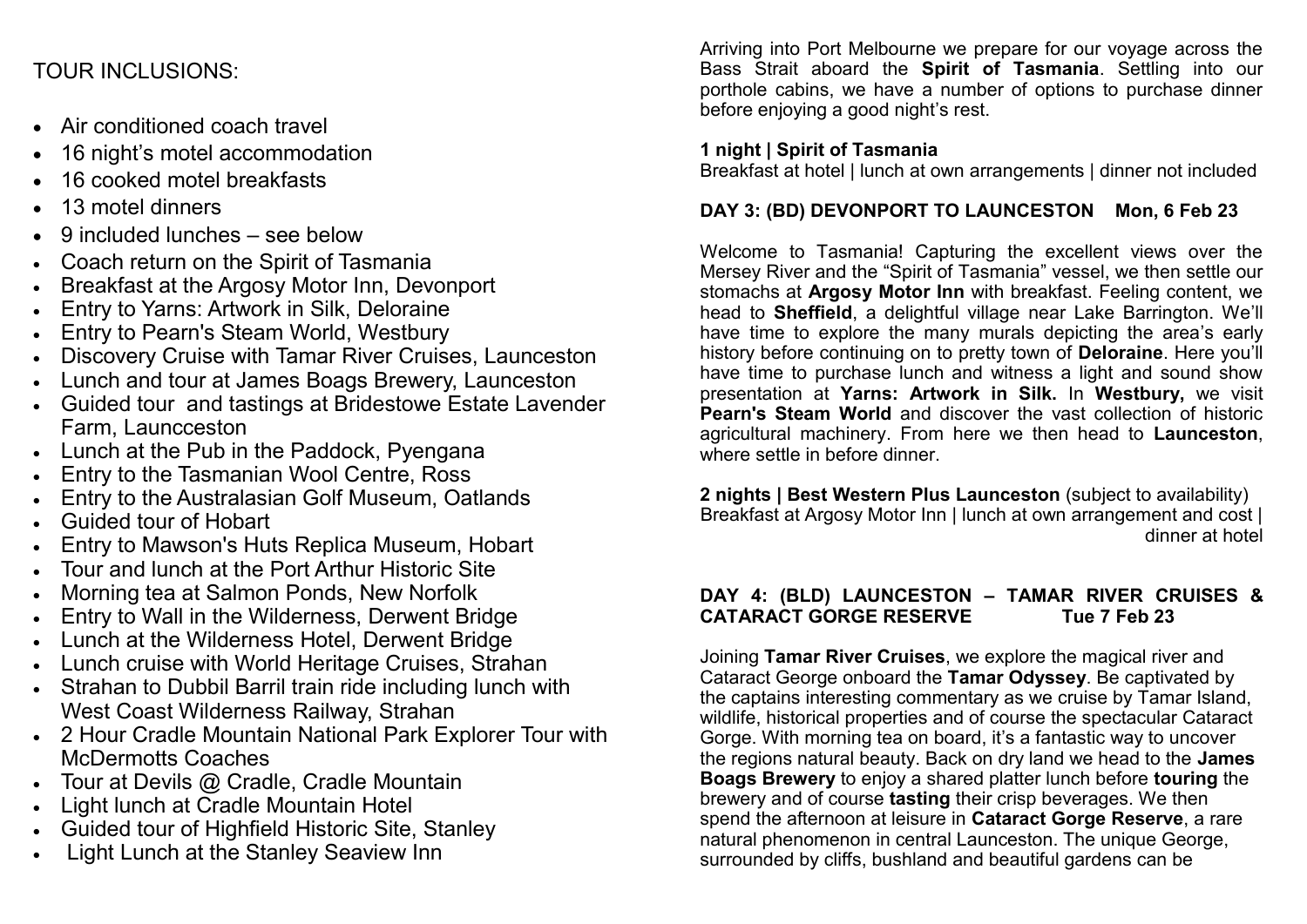explored by land or by the world's longest single span chairlift (own expense). When we are all ready, we shall return to the hotel for dinner.

Breakfast and dinner at hotel | lunch at James Boags Brewery

#### **DAY 5: (BLD) LAUNCESTON TO SCAMANDER Wed 8 Feb 23**

Enjoy the clean air and open spaces of the world's largest privatelyowned lavender farm, **Bridestowe Estate Lavender Farm**. Watch the farm in action on a tour of the flower shed and distillery along. tasting hints of lavender in lovely samples, you'll then have time to browse their extensive gift shop. Next, we veer off to a little place called **Legerwood** to see some incredible tree carvings, honouring fallen soldiers in World War I. Enjoy lunch at one of Tasmania's oldest pubs, **The Pub in the Paddock** then continue the day through **St Helens** as we make our way to the **Scamander.** 

#### **1 nights | Scamander Beach Resort**

Breakfast and dinner at hotel | lunch at the Pub in the Paddock

#### DAY 6: (BD) SCAMANDER TO HOBART Thu 9 Feb 23

This morning we travel inland to **Campbell Town**, once staging town on the Elizabeth River before heading through to Ross. Visit the **Tasmania Wool Centre** and uncover the stories that trace back to the first export. Continuing our day, we veer off the beaten track and arrive in **Bothwell**, a fine example of Tasmania's colonial Heritage. Visit the **Australasian Golf Museum** and uncover the story of how golf evolved from a crude game played by a handful of villages in Scotland, to the international game it is today. Our sightseeing drive now takes us to the historic town of **Richmond,**  where we stop to capture the oldest bridge in Australia, the convictbuilt **Richmond Bridge** before heading to our hotel in **Hobart.**

#### **4 nights | Wrest Point Hotel Casino, Hobart**

Breakfast and dinner at hotel I lunch at own arrangements and cost

Breakfast at hotel | lunch at own arrangements and cost | dinner not included

#### **DAY 16: (BD) MELBOURNE TO GOULBURN Sun 19 Feb 23**

Disembarking **The Spirit of Tasmania** upon arrival in Melbourne we make our way to breakfast. Beginning our journey home we break for lunch in Glenrowan then travel on to our overnight in **Goulburn.** We to check in and refresh before our final dinner together on tour.

#### **1 night | Mercure Goulburn**

Breakfast Geelong | lunch at own arrangements and cost | dinner at hotel

#### **DAY 18: (BL) HOMEWARD BOUND Mon, 20 Feb 23**

Wow, what a spectacular holiday to have experienced! Discovering breathtaking landscapes with towering mountains and pristine wilderness to exploring charming villages steeped with intriguing history. Today make our travels Port Macquarie, stopping for lunch at the Ourimbah RSL before arriving with a suitcase full of spectacular memories.

Breakfast at hotel | lunch at Ourimbah RSL Club

*All itineraries are subject to change due to occasional restrictions in opening times or days of some attractions. We cannot be held responsible for any changes due to closures or inclement*

> COST: \$5700.00 per person (based on twin/double share accommodation) Single Supplement: \$1,600.00

A deposit of \$1000.00 per person is required upon booking with the final payment due 4 December 2022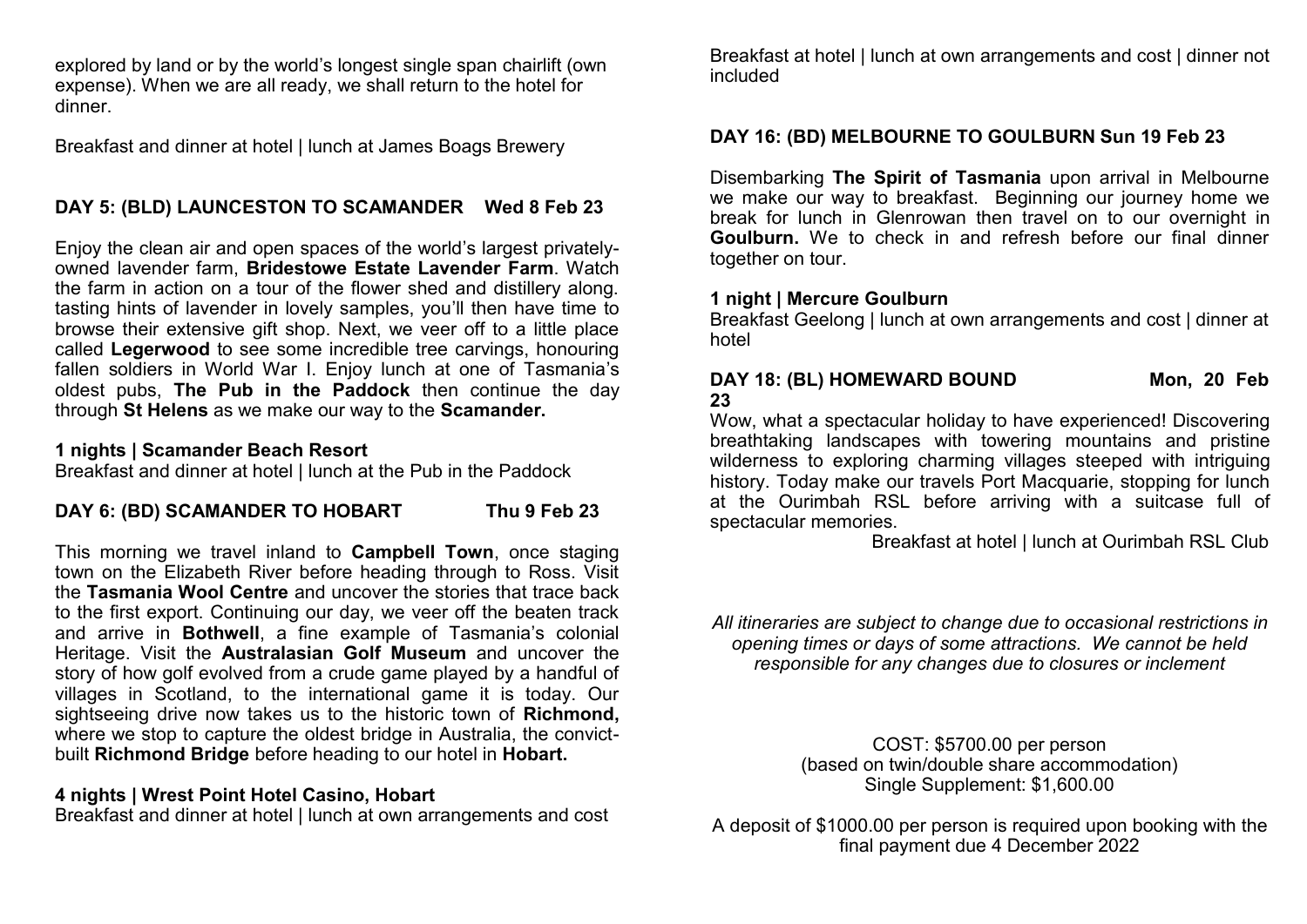#### **2 nights | The Waterfront Wynyard Motor Inn**

Breakfast and dinner at hotel | lunch at Cradle Mountain Hotel

#### **DAY 14: (BLD) STANLEY Fri, 17 Feb 23**

We have a sensational day planned, starting with a stop at the historic township of **Stanley.** Perched atop a promontory, overlooking town, sits the **Highfield Historic site.** The house is a stunning example of colonial architecture built for the chief agent of the Van Diemens Land Company, Edward Curr. Embark on a selfguided tour and be treated to dramatic views of the rugged coastline and Bass Strait beyond from the large French windows of the homestead. Taking a drive around town, we enjoy morning tea and a look at The Nut, the imposing landmass remains of an ancient volcanic plug. We'll sit down for a homely lunch at the **Seaview Inn**  before leaving town. After a stop at the lookout, we continue through to **Table Cape**. The area is an extinct volcano vent with cliffs dropping away to the Bass Strait. Take a short stroll along the walking track, making way for spectacular views. Completing our tour we return to Wynyard.

Breakfast and dinner at hotel | lunch at Woolnorth Station

#### **DAY 15: (B) SPIRIT OF TASMANIA TO MELBOURNE Sat 18 Feb 23**

This morning we head to **Burnie** and **Emu Valley Rhododendron Garden.** We wander the commons, immersing ourselves in this internationally recognised garden, classified as a plant museum! Continuing to **Penguin** we take time to purchase lunch before heading to the **Don River Railway Museum.** All aboard as we track along the historic Melrose line taking in the views of the township of Don and areas of historic value. Having purchased lunch, we head to **The Australian Axeman's Hall of Fame,** a national museum showcasing Australia's wood-chopping sporting champions and also visit **The House of Anvers Chocolate Factory.** Early evening, we farewell Tasmania board the **"Spirit of Tasmania"** for our overnight sailing back to **Melbourne.** 

#### **DAY 7: (BD) HOBART & THE WOODEN BOAT FESTIVAL Fri 10 Feb 23**

Embark on a sightseeing tour Hobart, where everywhere we go the past steps out to meet us. Discover **Sullivans Cove** and the tiny cottages of **Battery Point** with architecture that whispers stories of a bygone era. Thanking our guide, we conclude our tour at the **Mawson's Huts Replica Museum.** Here we'll have we have time to look through the museum before making our way to the waterfront to purchase lunch and find a good location to see the **Parade of Sail**, the opening event of the **2023 Australian Wooden Boat Festival.** Marvel at the number of wooden vessels that sail up the Derwent River, led by several Tall Ships. After such a beautiful procession, we enjoy the remainder of the afternoon looking through various displays of the festival.

Breakfast and dinner at hotel | lunch at own arrangements and cost

#### **DAY 8: (BD) SALAMANCA MARKETS AND THE WOODEN BOAT FESTIVAL Sat 11 Feb 23**

We're lucky enough to be in Hobart on a Saturday, so this morning we head to the famous **Salamanca Markets**. Feel the buzzing atmosphere while wandering through Hobart's weekly stalls taking the opportunity to purchase some gifts. The remainder of the afternoon can be spent at the **Australian Wooden Boat Festival.** The Festival is much more than just a display of the world's most beautiful wooden boats. It's a lively weekend full of the best local food, live entertainment and all sorts of waterside activities. Late afternoon we return to our hotel for dinner

Breakfast and dinner at hotel | lunch at own arrangements and cost

#### **DAY 9: (BLD) PORT ARTHUR HISTORIC SITE Sun 12 Feb 23**

Today we experience a humbling visit at the **Port Arthur Historic Site, a stark reminder of the harsh conditions endured by some of** the earliest European inhabitants. Your tour begins at the **Visitor Interpretative Centre** where you are taken on a fascinating journey, retracing the life of a convict from the time of his petty